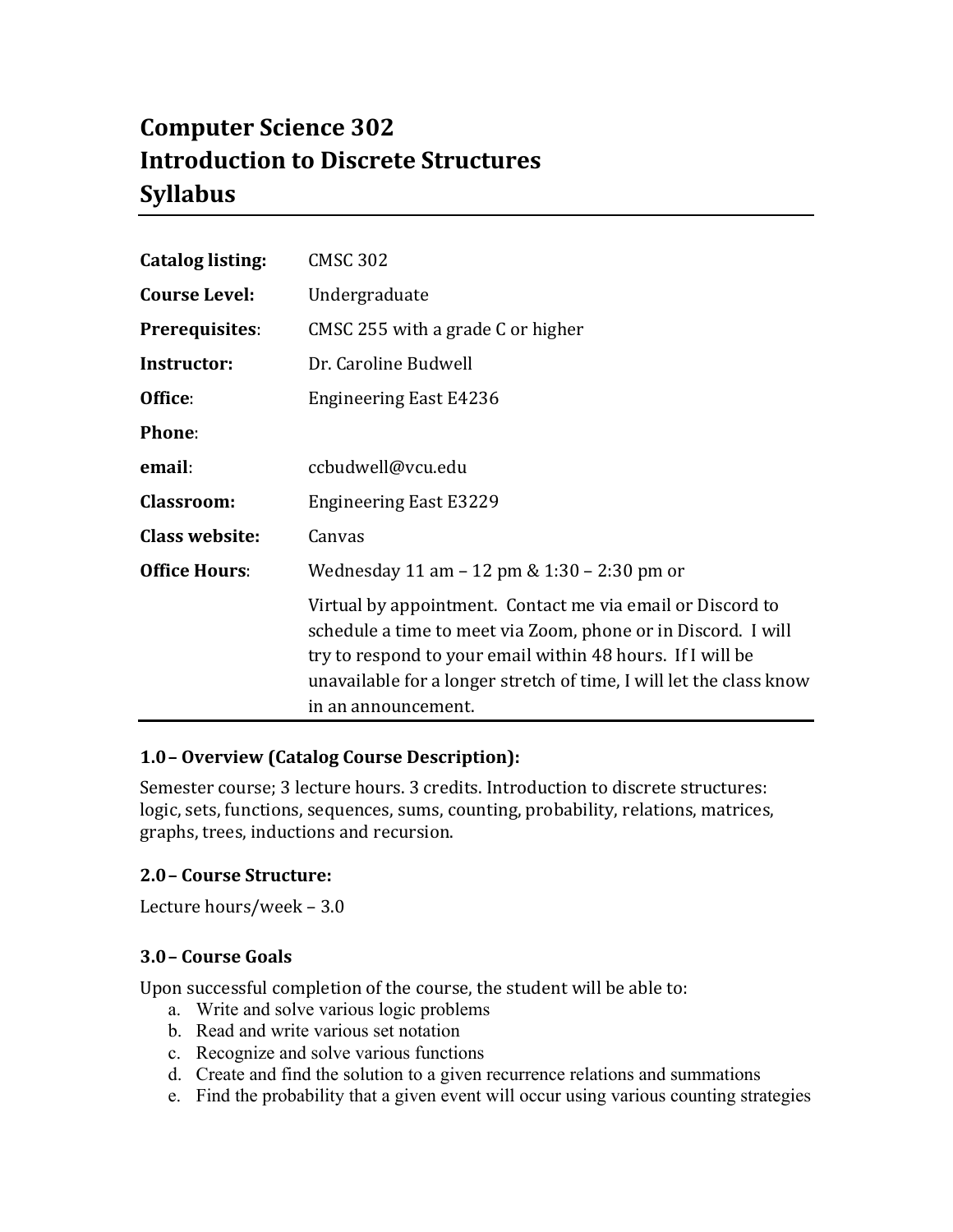- f. Determine the properties of a relation and represent relation as graphs and matrices
- g. Use proofs to prove mathematical concepts

# **4.0– ABET Criteria Addressed:**

The ability to design, implement, and evaluate a computing-based solution to meet a given set of computing requirements in the context of the program's discipline.

Other Requirements:

- Coverage of algorithms
- The study of computing-based systems at varying levels of abstraction

# **5.0– Major Topics Covered:**

Logic, Set theory, Functions, Sequences, Summations, Relations, Proofs, Recurrences, Algebra & Matrices, Counting and Probability, Graphs and Trees

# **6.0– Course Structure / Campus Requirements**

- This class is in the classroom. Assignments and projects will be submitted online.
- We will meet twice a week at  $11:00$  am  $-12:15$  pm Tuesday & Thursday in room E3229 to get an overview of the notes and to complete practice problems.
- Quizzes will be given about every other week online. They will be conducted through Canvas and Gradescope using Respondus Lockdown Monitor.
- A midterm and final will be given in this course through Canvas using Respondus Lockdown Monitor. You will need access to a webcam for your computer.
- This is a 15-week course that will require participation and collaboration with fellow classmates. Be prepared to complete assignments as well as participate in group discussions on topics related to the course material.
- Follow the course schedule to be sure you are keeping up with class meetings, activities and assignments.

# **7.0– Textbook:**

Required Text: Title: Discrete Mathematics and its Applications, 7<sup>th</sup> Edition Author: Kenneth H. Rosen Publisher: McGraw-Hill ISBN: 9780073383095

This text is provided as a PDF in our classroom site. You do not need to purchase this book.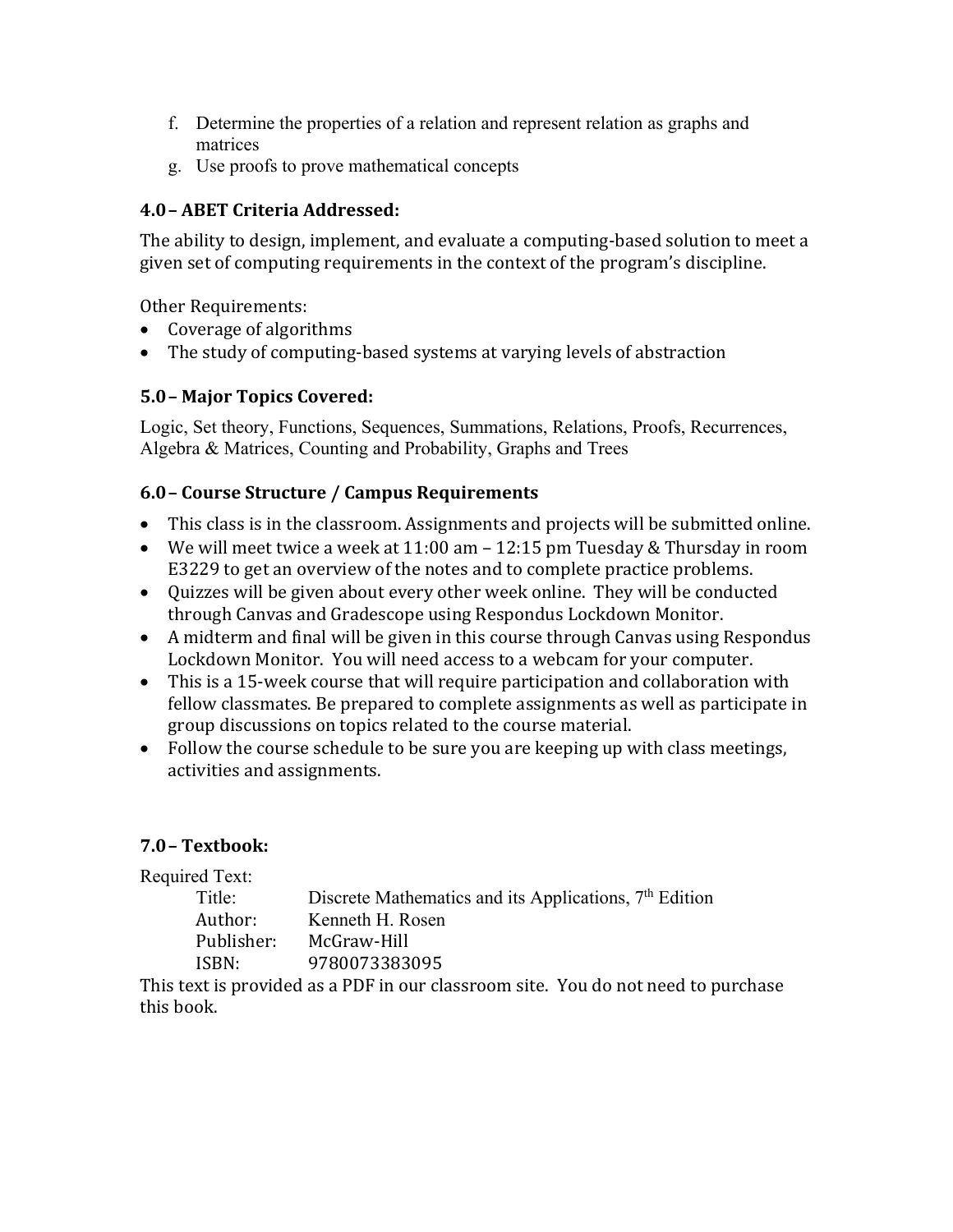# **8.0– Technology Support**

## **Engineering & VCU Resources:**

- **Personal Computer Requirement**: For our current system requirements and recommendations, see: https://egr.vcu.edu/admissions/accepted/computer-recommendations/
- Remote Access to Public Lab computers: To provide remote access, we use the Citrix App2Go environment to provide full and exclusive control over "the next available" computer in the lab. See this link for more details: https://wiki.vcu.edu/x/Oa0tBg
- VCU provides a lot of software available for students to download to **their personal computers.** For a list of software and the specifics for each, see: https://ts.vcu.edu/software-center/. In particular, Microsoft Office is available free to students.
- **VCU** is transitioning to Canvas. See the Canvas Student Guide at this link: https://community.canvaslms.com/t5/Student-Guide/tkb-p/student
- For IT help in the College of Engineering, see our Wikipedia for "student" help at: https://wiki.vcu.edu/display/EGRITHELP
- VCU's Technology Services (TS) provides support for "central IT" **services**. If you have a technical issue with any of the following services, please submit a ticket with VCU Technology Services at https://itsupport.vcu.edu/ or call (804) 828-2227. VCU TS maintains and supports these services and will be able to provide assistance to you.
	- o VCU Cisco VPN
	- o 2Factor or Dual Authentication (DUO)
	- o Blackboard/Canvas
	- $\circ$  Gmail or other Google Apps
	- o Zoom videoconferencing
	- $\circ$  VCU App2Go (Application server)
	- o Resetting VCU password
- For IT issues related to College of Engineering teaching and research, **email egrfixit@vcu.edu**
- For loaner Chromebooks for emergency purposes: See this link for more details: https://vcutsmpc.getconnect2.com/

# **General Instructions:**

- 1. Clear your browser's cache.
- 2. Shutdown and restart your computer.
- 3. If your problems persist, contact the IT support center  $itsc@vcu.edu$  or 804-828-2227.

# **9.0– Technology Usage**

- We will be using Canvas as our classroom environment. In addition to Canvas, we will also be using the following technologies:
	- Zoom for virtual class meetings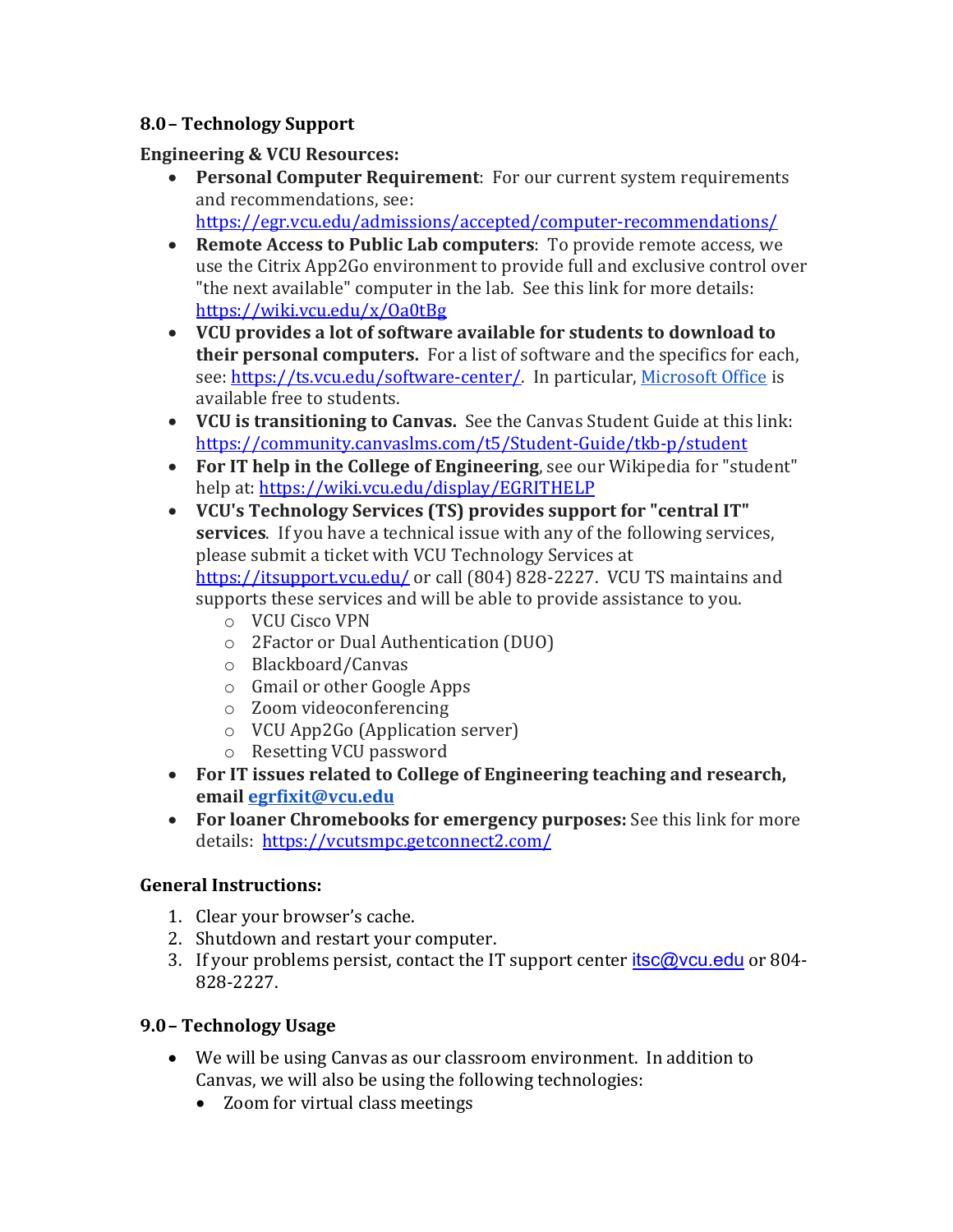- Discord for engagement with one another and with me.
- Gradescope for interactive quiz/exam questions
- Respondus Lockdown Browser & Monitor (webcam needed)

#### **10.0 Evaluation:**

#### **General Instructions:**

- 1. All assignments must be uploaded to Canvas or uploaded to Gradescope on or before the due date specified. Only files submitted to Canvas/Gradescope on or before the due date will be considered for grading. Requests to regrade assignments must be made with two weeks from the date the grade is posted in Canvas, requests after this time will be denied.
- 2. No assignments will be accepted late unless special permission has been given prior to the due date.
- 3. No makeup exams or quizzes will be given unless special permission has been given prior to the date of the test. Request to adjust scores or re-grade exams or quizzes must be made at the end of the class meeting in which the exam or quiz is returned, requests after this time will be denied.
- 4. Students will not be allowed to communicate in any way during an exam or quiz, nor use an Internet or classroom search. Any perceived communication or search will result in an academic integrity violation.
- 5. Do your own work. **Plagiarism applies to all assessments as with any other intellectual property. Plagiarism is a form of cheating and will be** treated as such.

#### **11.0 – Course Grading Policy**

| Category     | % weight |
|--------------|----------|
| Quizzes      | 30       |
| Assignments  | 20       |
| Midterm Exam | 25       |
| Final Exam   | 25       |

#### **12.0 Grading scheme:**

- A:  $> = 90\%$
- B:  $> = 80\%$  and  $< 90\%$
- C:  $> = 70\%$  and  $< 80\%$
- D:  $> = 60\%$  and  $< 70\%$
- $F: < 60\%$

Assignments will be graded within a week of their due date.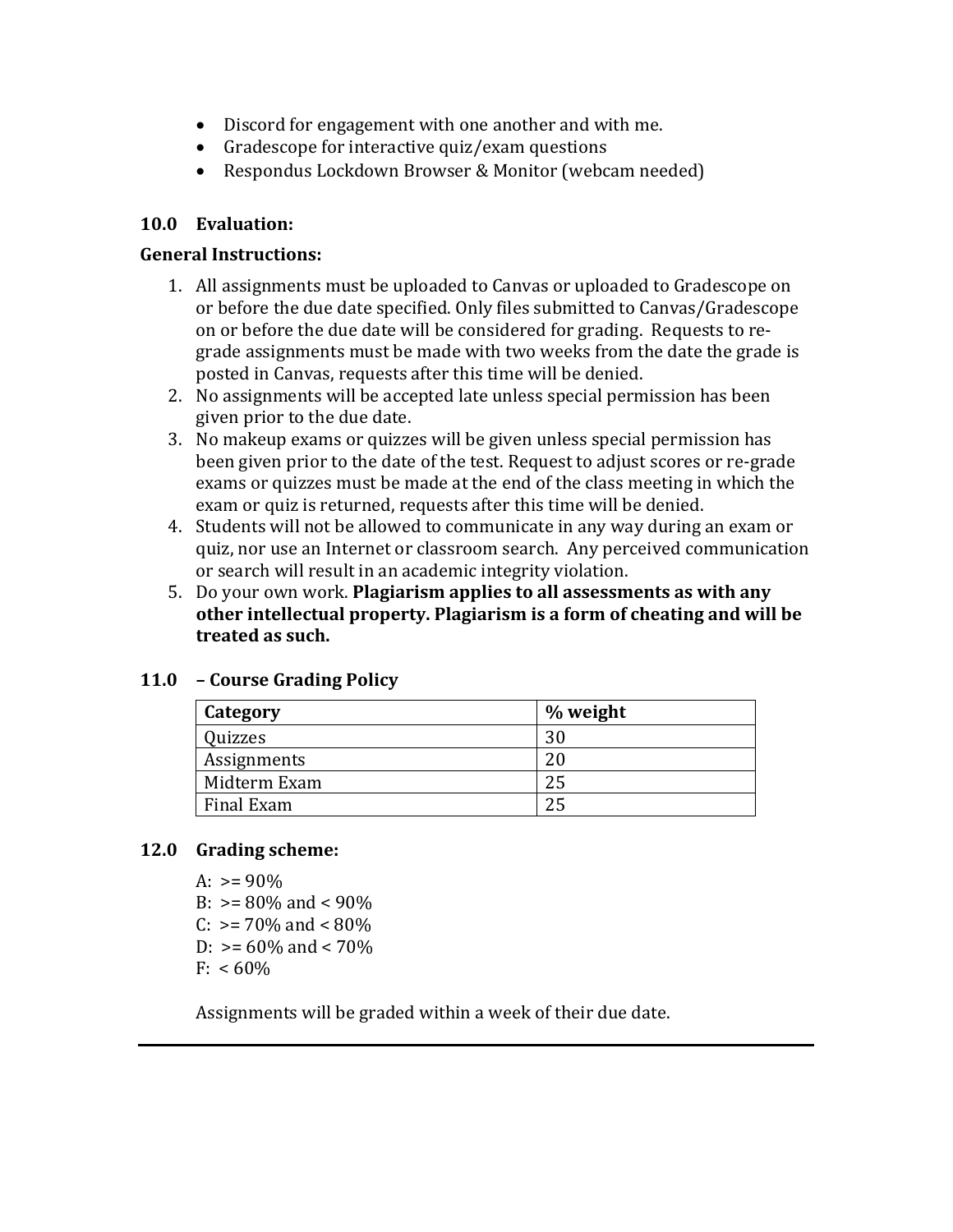#### **Student responsibilities (source: One VCU: Responsible Together available at: https://together.vcu.edu/students/)**

When we return, things will look and feel different as we take necessary steps to protect the well-being of our community. Here is what is expected of you:

- Monitor your health daily. Testing will occur according to protocols.
- Wear a face covering or mask in common areas, including class.
- Apply physical distance guidelines to all settings.
- Clean and disinfect personal and shared spaces before and after use. Cleaning supplies will be available in numerous locations.
- Report symptoms associated with COVID-19 to VCU Student Health Services. A call center hotline will be available later in the summer.
- Not sharing is caring during this unique pandemic. Please do not share calculators, tools, lab supplies, etc.

Following rules regarding face coverings or masks, cleaning and disinfecting, and physical distancing is required. Students will receive reminders for daily health monitoring. Staff in the Dean of Students office will be notified after incidents of non-compliance. Refusal to comply with rules can include progressive disciplinary action up to and including suspension, based on the VCU Student Code of Conduct.

## **Requesting accommodations**

#### **(from One VCU: Responsible Together)**

The university recognizes that some students who previously did not need Section 504 Academic Accommodations, and who have a qualifying condition or disability, may need support or assistance during the return to campus process. A modified approach for the temporary and more permanent need for accommodation has been developed and implemented to provide students with full access to programs and activities related to their academic majors. Because every case is different, student requests are evaluated on a case-by-case basis. Please share your need for an accommodation with the Student Accessibility and Education Office, or for MCV Campus students, the Division for Academic Success, after you have worked directly with your faculty member.

#### **Health and well-being**

#### **(from One VCU: Responsible Together)**

Navigating the anticipated stressors of daily life can often be challenging enough. When unexpected stressors emerge or when we are faced with uncertainty, it can be tough to know how to cope. Try out some of these tips and resources for health and wellness to see if **they** are a right fit for you.

Symptoms or Diagnosis: If an on-campus student identifies symptoms, has tested positive for COVID-19 or has come into contact with someone diagnosed with COVID-19, that student should contact University Student Health Services. At that point, isolation should begin and contact tracing will be performed by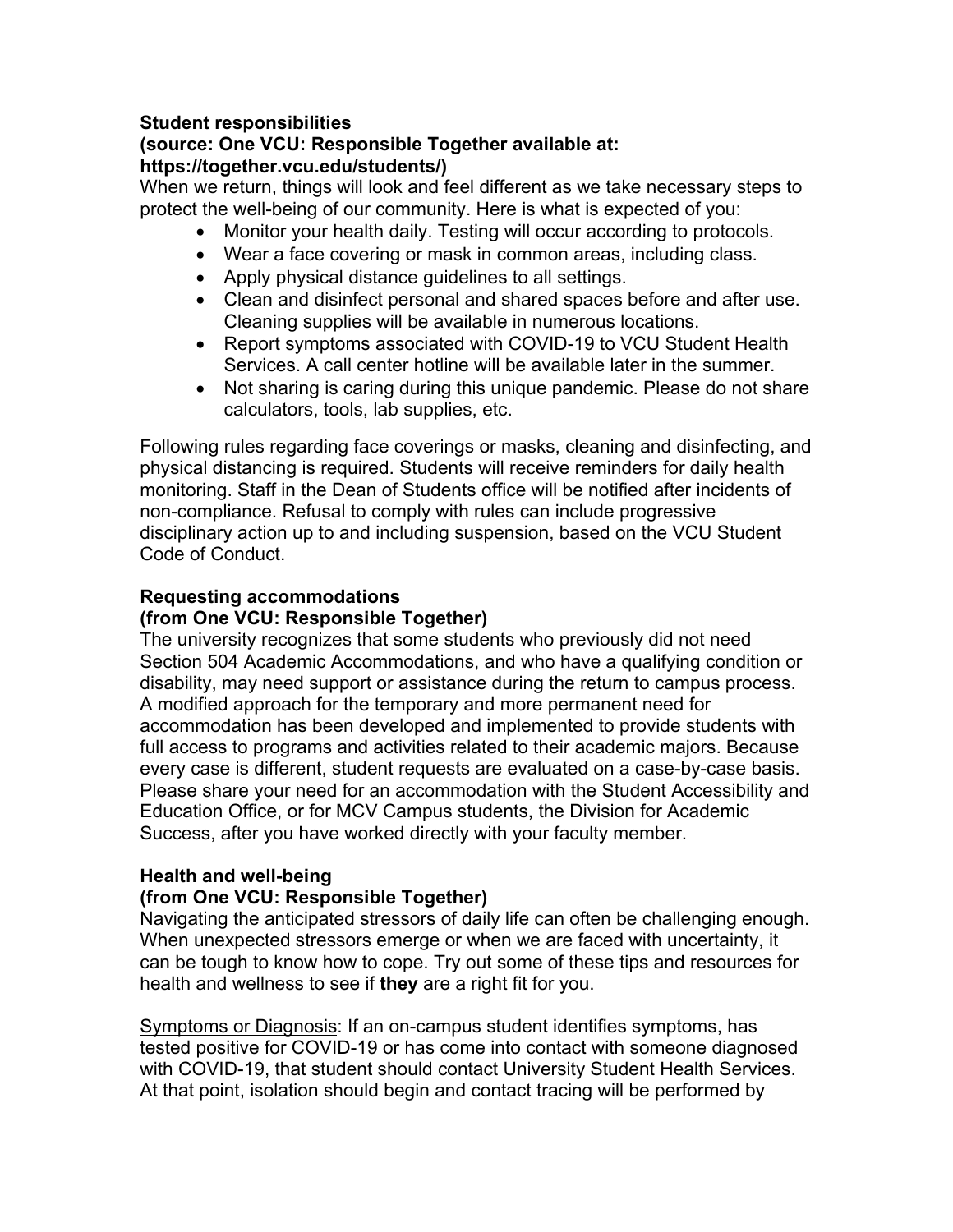Student Health Services. Symptoms will be monitored and the student should refer to a medical provider if symptoms worsen or be released from isolation after 14 days, if symptom-free.

#### **Nondiscrimination policy (from One VCU: Responsible Together)**

VCU is committed to providing a safe, equitable and inclusive environment for all its employees, patients and students. Discrimination or discriminatory harassment is not only unlawful, it is harmful to the well-being of our university community. Our university's core values, specifically those related to diversity and inclusion, have withstood many difficult situations and trying times, and they will not falter now.

Reports of discrimination, bullying, harassment and/or stereotyping of persons of color or those impacted by COVID-19 or otherwise, will not be tolerated. Be assured that VCU will make every effort to address and prevent the occurrence of unlawful discrimination and, if necessary, take prompt and appropriate action to remedy and prevent its reoccurrence.

Every member of our community is asked to:

- Become familiar with the university's policies on Preventing and Responding to Discrimination and Duty to Report and Protection from Retaliation in the VCU Policy Library.
- Consult with Equity and Access Services or VCU Human Resources for additional guidance on how to file a report of discrimination.
- Contact the Office of Institutional Equity, Effectiveness and Success (IES) on how to address and maintain a culture of inclusion.
- Encourage individuals who may need an ADA accommodation for a known or newly acquired disability, to contact the ADA/504 Coordinator in ADA Services.
- Bookmark and share information on university or community agencies that offer support or services, such as VCU's Counseling Services or Ombudsperson.
- Explore training and educational opportunities on diversity and inclusion at IExcel Education and through the Office of Institutional Equity, Effectiveness and Success.
- Offer nonjudgmental support and empathy to those affected by current events and this health crisis.

I want you to know that I am grateful for your presence and input in our classrooms (whether in person or online). I appreciate and welcome you regardless of your immigration status, country of origin and/or citizenship, race, ethnicity, religious affiliation, gender/sex, gender identity, sexual orientation, age, or dis/ability. Thank you for enriching our world, sharing your vital experience,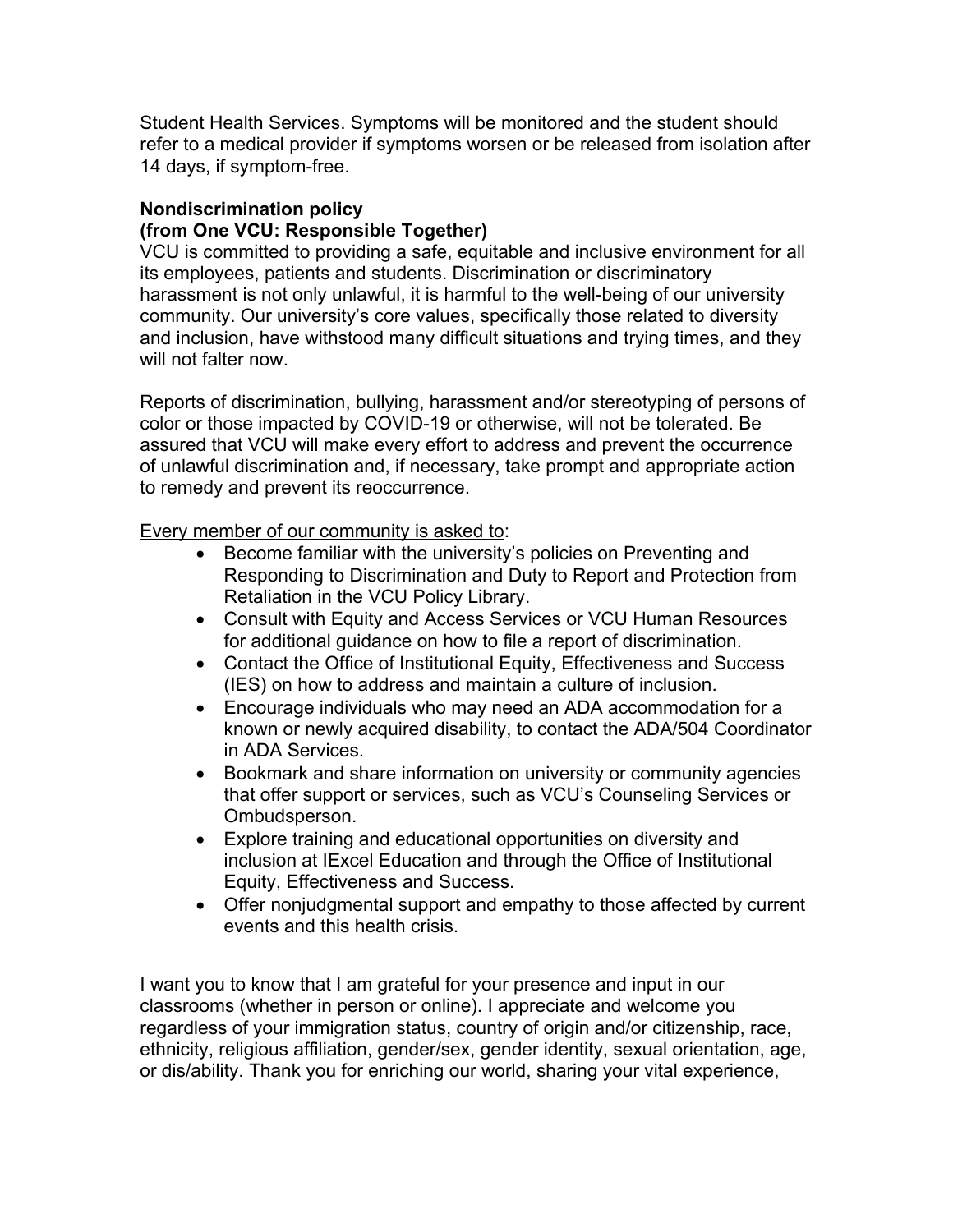and contributing to the diversity that makes our intellectual community vibrant and evermore creative.

#### **Tips for Success:**

- When taking online and hybrid courses, your self-motivation and selfpacing are absolutely critical. For this course, you should plan to work about 7-9 hours per course module as we move through the materials. Be sure to plan your time accordingly.
- Make yourself a calendar with all of your due dates across ALL of your courses. Plan for when you will work on each one for completion in advance of the due dates.
- Make sure you note any "online" course that still have a required meeting time (such as a Google Meet or Zoom session).
- Avoid the common assumption that online courses are easier or should be easier. That is a MYTH!!
- Plan Ahead!! Study as you go instead of at the last minute!

## **Where to post questions**

Questions of general interest should first be posted to the discussion board (only if they have not already been answered) so that other students can benefit from the response or have an opportunity to respond to your question. Only questions of a private nature should be communicated to me through email. When sending a message to me, please allow a minimum of 24 hours for a response. Most of the time I will respond much faster, but sometimes meetings and other courses take over my schedule.

# **Netiquette Guidelines**

Netiquette is a set of rules for behaving properly online. Your instructor and fellow students wish to foster a safe online learning environment. All opinions and experiences, no matter how different or controversial they may be perceived, must be respected in the tolerant spirit of academic discourse. You are encouraged to comment, question, or critique an idea but you are not to attack an individual. Working as a community of learners, we can build a polite and respectful course community. The following netiquette tips will enhance the learning experience for everyone in the course:

- Do not dominate any discussion.
- Give other students the opportunity to join in the discussion.
- Do not use offensive language. Present ideas appropriately.
- Be cautious in using Internet language. For example, do not capitalize all letters since this suggests shouting.
- Popular emoticons such as  $\odot$  can be helpful to convey your tone but do not overdo or overuse them.
- Never make fun of someone's ability to read or write.
- Share tips with other students.
- Keep an "open-mind" and be willing to express even your academically informed opinion.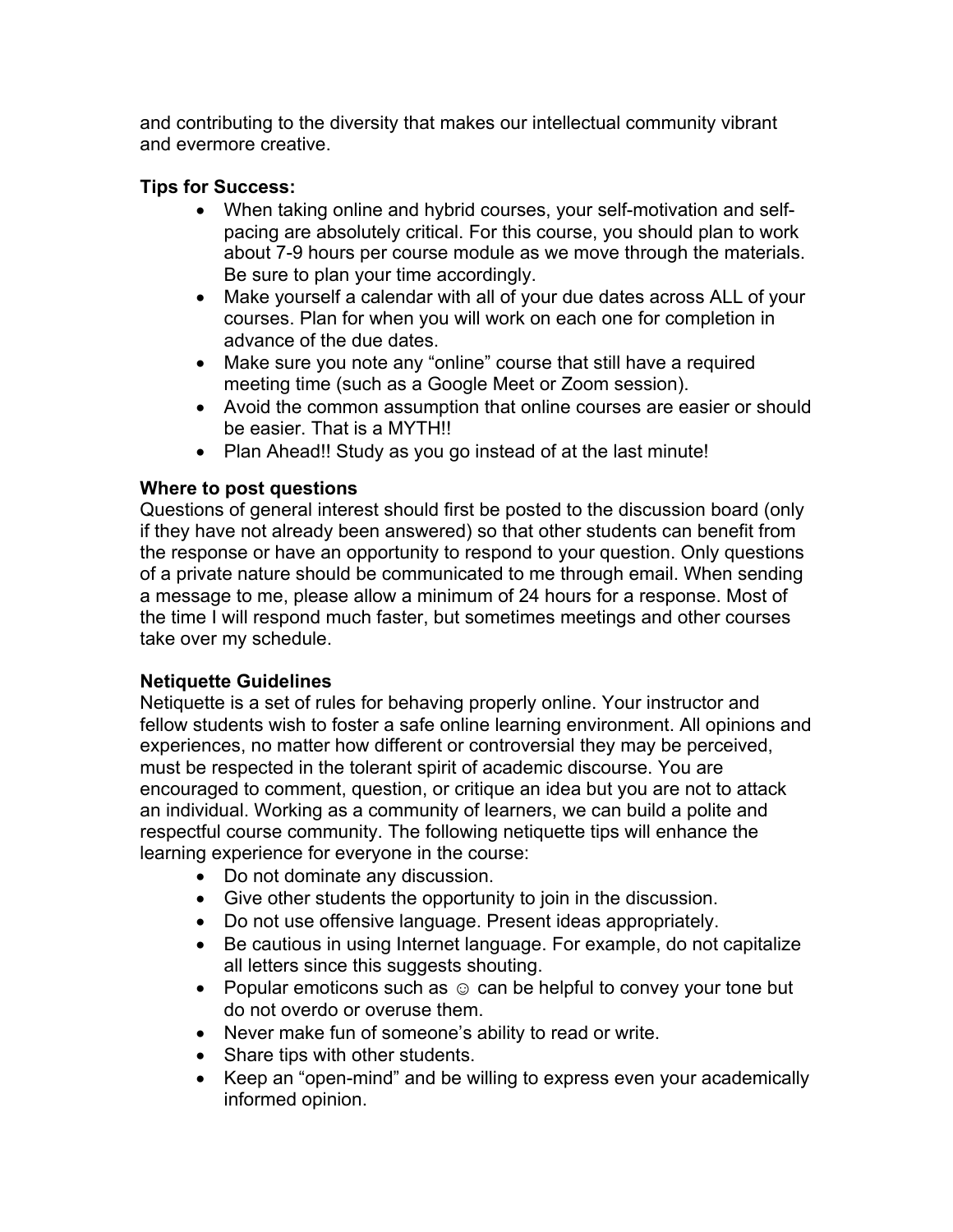- Think and edit before you push the "Send" button.
- Do not hesitate to ask for feedback.
- Using humor is acceptable (adapted from UWSP)

#### **Be Proactive in Communication with Instructor**

If you find that you have any trouble keeping up with assignments or other aspects of the course, make sure you let your instructor know as early as possible. As you will find, building rapport and effective relationships are key to becoming an effective professional. Make sure that you are proactive in informing your instructor when difficulties arise during the semester so that we can help you find a solution. (adapted from UWSP)

## **Campus emergency information**

What to know and do to be prepared for emergencies at VCU:

- Sign up to receive **VCU** text messaging alerts. Keep your information up-to-date. Within the classroom, the professor will keep his or her phone on to receive any emergency transmissions.
- Know the safe evacuation route from each of your classrooms. Emergency evacuation routes are posted in on-campus classrooms.
- Listen for and follow instructions from VCU or other designated authorities. Within the classroom, follow your professor's instructions.
- Know where to go for additional emergency information.
- Know the emergency phone number for the VCU Police (828-1234).
- Report suspicious activities and objects.
- Keep your permanent address and emergency contact information current in eServices.

#### **Course Attendance and Participation**

It is expected that you will spend between 9-12 hours a week on this class completing readings, activities, and engaging with your peers. For every credit hour it is expected that students are putting in 3-4 hours of work. This is a 3 credit class therefore you should expect to spend 9-12 hours per week on this class. In addition, it is expected that you are logging into the course several times throughout the week to complete assignments and engage with your classmates.

#### **Important dates**

You can view important dates for the semester in the academic calendar.

#### **Honor System: upholding academic integrity**

The VCU Honor System policy describes the responsibilities of students, faculty and administration in upholding academic integrity, while at the same time respecting the rights of individuals to the due process offered by administrative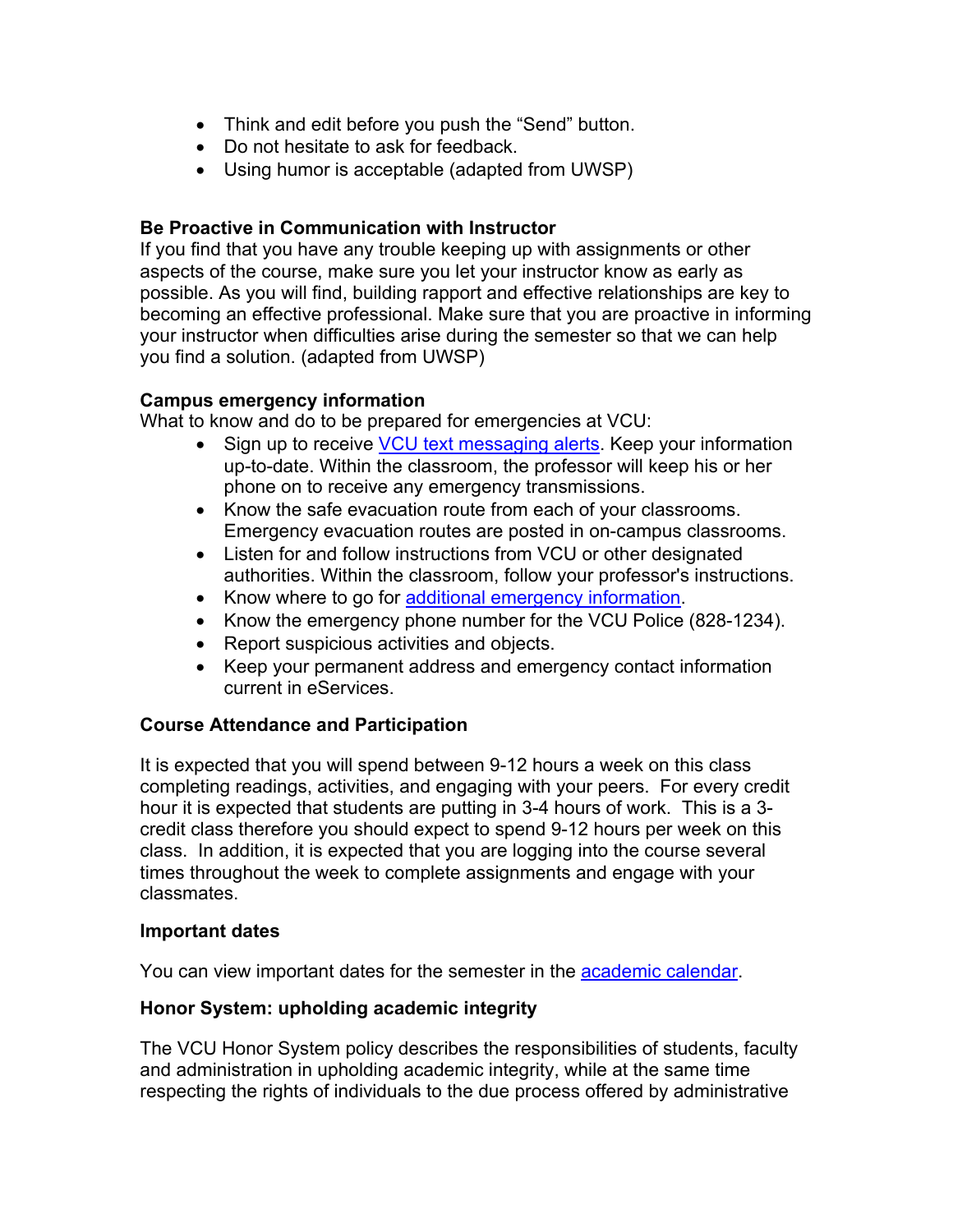hearings and appeals. According to this policy, "Members of the academic community are required to conduct themselves in accordance with the highest standards of academic honesty, ethics and integrity at all times." In addition, "To support a commitment to the Honor System, all members of the VCU community are required to:

- Adhere to the Honor System policy and its procedures;
- Report any suspicion or knowledge of possible violations of the Honor System;
- Answer truthfully when called upon to do so regarding Honor System matters;
- Maintain appropriate confidentiality regarding related to Honor System matters."

More information can be found at in the https://students.vcu.edu/studentconduct/.

#### **Managing stress**

Students may experience situations or challenges that can interfere with learning and interpersonal functioning including stress, anxiety, depression, alcohol and/or other drug use, concern for a friend or family member, loss, sleep difficulties, feeling hopeless or relationship problems. There are numerous campus resources available to students including University Counseling Services (804-828-6200 MPC Campus, 804-828-3964 MCV Campus), University Student Health Services (MPC 804 828-8828, MCV Campus 804 828-9220) and the Wellness Resource Center (804-828-9355). 24 hour emergency mental health support is available by calling 828-1234 and asking to speak to the on-call therapist or utilizing the National Suicide Prevention Lifeline (1-800-784-2433).

# **Tutoring**

The Campus Learning Center offers appointment, drop-in and group tutoring in undergraduate courses across the disciplines.

#### **Writing Center**

The writing center provides assistance at all stages of the writing process, from brainstorming to final draft.

## **Mandatory responsibility of faculty members to report incidents of sexual misconduct**

It is important for students to know that all faculty members are mandated reporters of any incidents of sexual misconduct/violence (e.g., sexual assault, sexual exploitation and partner or relationship violence). This means that faculty cannot keep information about sexual misconduct/violence confidential if you share that information with them and they must report this information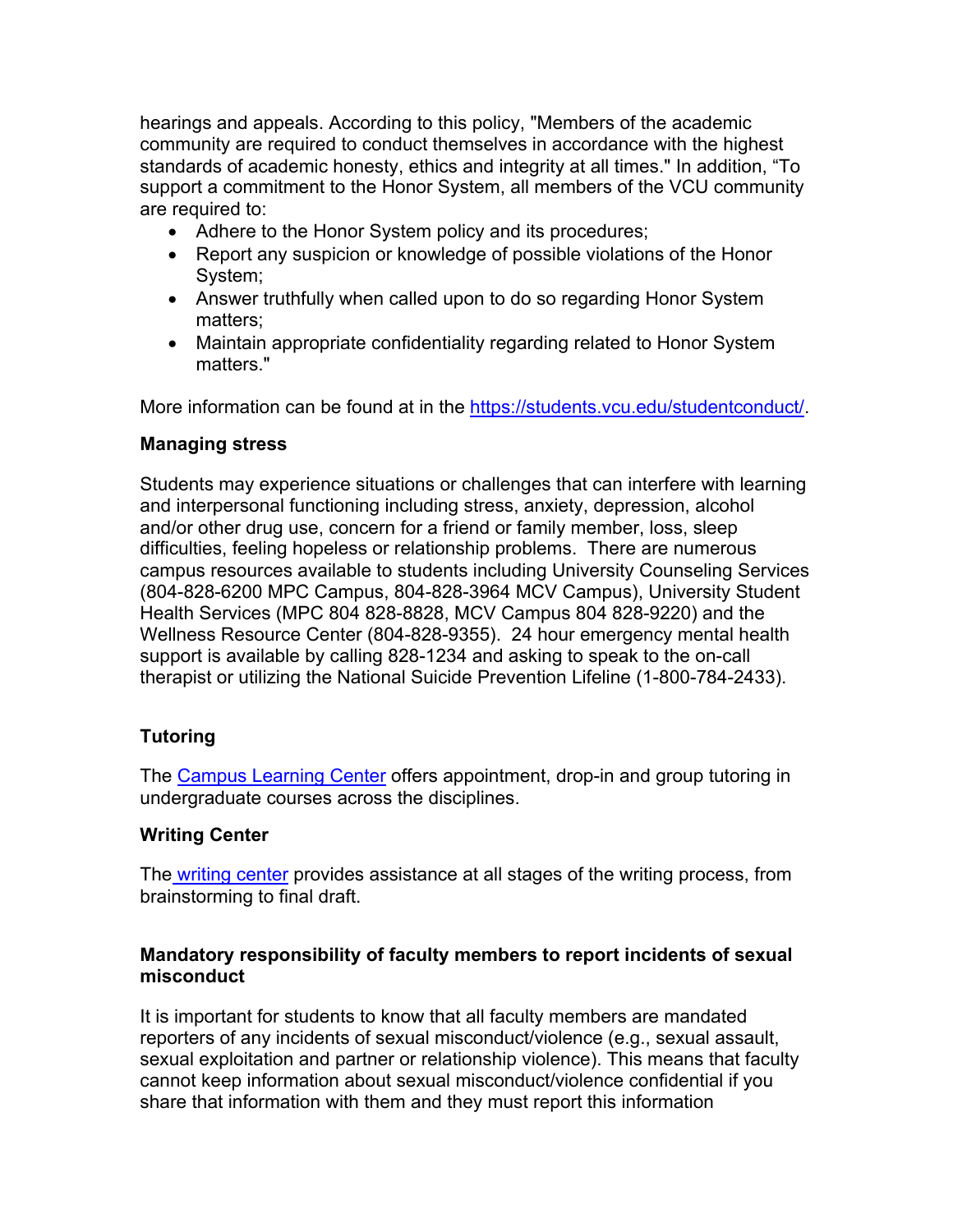immediately to the university's Title IX Coordinator. In addition, department chairs, deans, and other unit administrators are required to report incidents of sex or gender-based discrimination to the university's Title IX Coordinator. Once a report is made, you will receive important information on your reporting options, on campus and off campus resources and remedial measures such as nocontact directives, residence modifications, and academic modifications. If you would prefer to speak with someone confidentially for support and to discuss your options for reporting, contact:

- VCU's Wellness Resource Center
	- o 804.828.9355 | myoptions@vcu.edu | thewell.vcu.edu
- Greater Richmond Regional Hotline (Community program)
	- o 804.612.6126 | 24-hour hotline
- VCU's Counseling Services
	- $\circ$  804-828-6200

For more information on how to help, please click here. The Policy on Sexual Misconduct/Violence and Sex/Gender Discrimination, can be found in the VCU policy library. For more information about the University's Title IX process, please visit equity.vcu.edu.

## **Students with disabilities**

Section 504 of the Rehabilitation Act of 1973 and the Americans with Disabilities Act of 1990, as amended, require that VCU provide "academic adjustments" or "reasonable accommodations" to any student who has a physical or mental impairment that substantially limits a major life activity. To receive accommodations, students must register with the Office of Student Accessibility and Educational Opportunity on the Monroe Park Campus (828-2253) or the Division for Academic Success on the MCV campus (828-9782). Please also visit the Student Accessibility and Educational Opportunity website and/or the Division for Academic Success website for additional information.

Once students have completed the registration process, they should schedule a meeting with their instructor (s) and provide their instructor (s) with an official accommodation letter. Accommodation letters will outline the required classroom accommodations. Additionally, if coursework requires the student to work in a lab environment, the student should advise the instructor or a department chairperson of any concerns that the student may have regarding safety issues related to a disability. Students should follow this procedure for all courses in the academic semester.

# **Military short-term training or deployment**

If military students receive orders for short-term training or for deployment/mobilization, they should inform and present their orders to Military Student Services and to their professor(s). For further information on policies and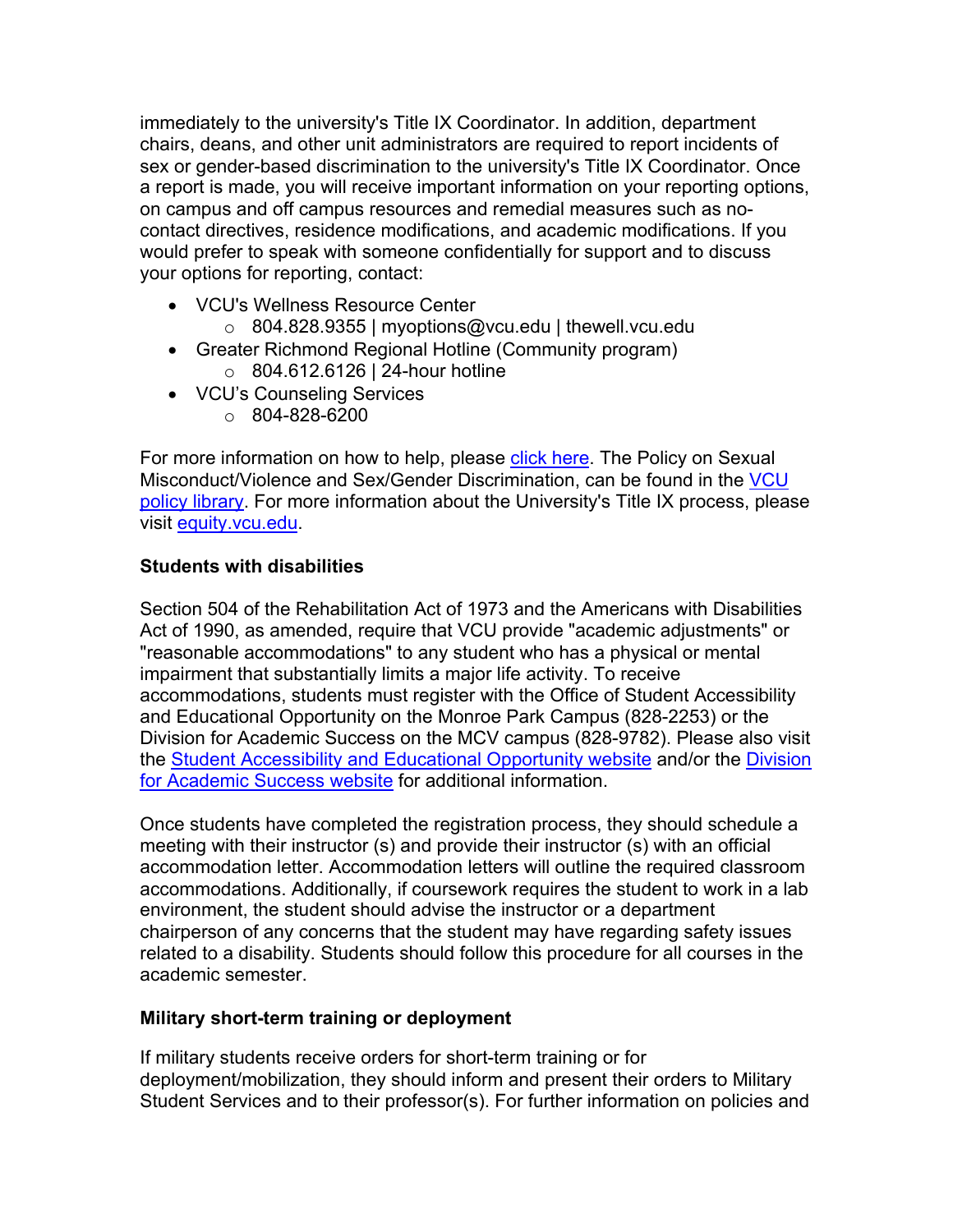procedures contact Military Student Services at 828-5993 or access the corresponding policies.

#### **Additional Resources**

Students should visit http://go.vcu.edu/syllabus and review all syllabus statement information. The full university syllabus statement includes information on safety, registration, the VCU Honor Code, student conduct, withdrawal and more.

#### **Student conduct in the classroom**

According to the Faculty Guide to Student Conduct in Instructional Settings, "The university is a community of learners. Students, as well as faculty, have a responsibility for creating and maintaining an environment that supports effective instruction. In order for faculty members (including graduate teaching assistants) to provide and students to receive effective instruction in classrooms, laboratories, studios, online courses, and other learning areas, the university expects students to conduct themselves in an orderly and cooperative manner." This applies to the virtual classroom as well and discussions will be monitored for appropriate conduct. The Student Code of Conduct also prohibits the possession of or carrying of any weapon. For more information see http://register.dls.virginia.gov/details.aspx?id=3436.

## **Student email policy**

Email is considered an official method for communication at VCU because it delivers information in a convenient, timely, cost-effective, and environmentally aware manner. Students are expected to check their official VCU email on a frequent and consistent basis in order to remain informed of university-related communications. The university recommends checking email daily. Students are responsible for the consequences of not reading, in a timely fashion, universityrelated communications sent to their official VCU student email account. This policy ensures that all students have access to this important form of communication. It ensures students can be reached through a standardized channel by faculty and other staff of the university as needed. Mail sent to the VCU email address may include notification of university-related actions, including disciplinary action. Please read the policy in its entirety at the VCU Policy Library.

#### **Student financial responsibility**

Students assume the responsibility of full payment of tuition and fees generated from their registration and all charges for housing and dining services, and other applicable miscellaneous charges. Students are ultimately responsible for any unpaid balance on their account as a result of the University Financial Aid Office or their third party sponsor canceling or reducing their award(s).